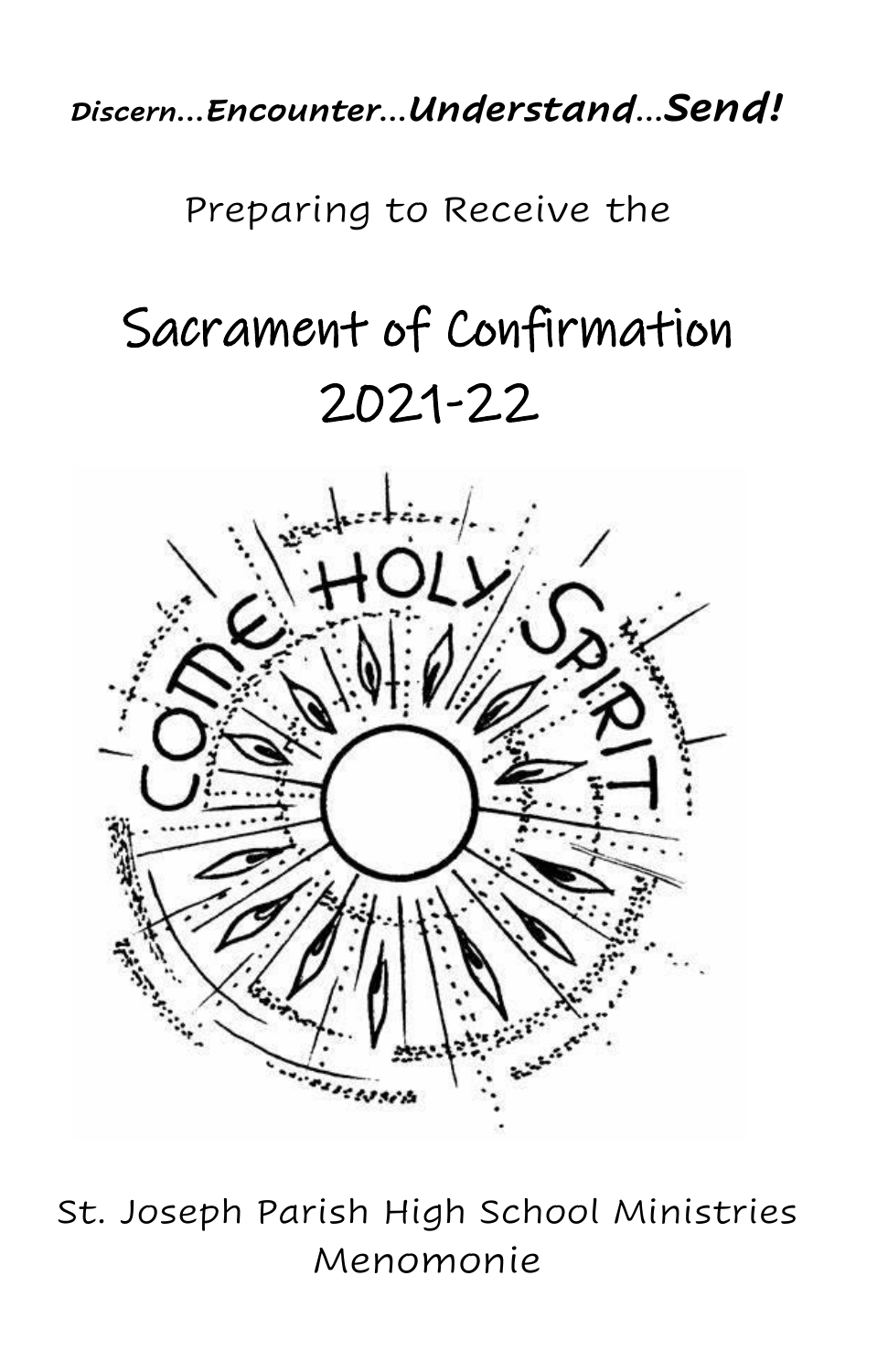#### Sacrament of Confirmation

In the Sacrament of Confirmation, the baptized person is "sealed with the gift of the Holy Spirit" and is strengthened for service to the Body of Christ. Confirmation is necessary for the completion of baptismal grace. (CCC 1285)

It completes the promises made by parents, sponsors, and the Church community in raising the newly Baptized to know, to love and to serve God throughout their lifetime.

### Preparing for the Sacrament

When preparing to receive the Sacrament of Confirmation, many components are offered to deepen the faith of each candidate through:

- Catechetical Sessions
- Youth Group & Community Service
- Prayer and Liturgical Participation
- Choosing/Researching the Life of a Relatable Saint
- Retreat Experiences
- $A\Omega$  Meetings with Program Leaders & Fr. Mano
- Parental Formation & Support

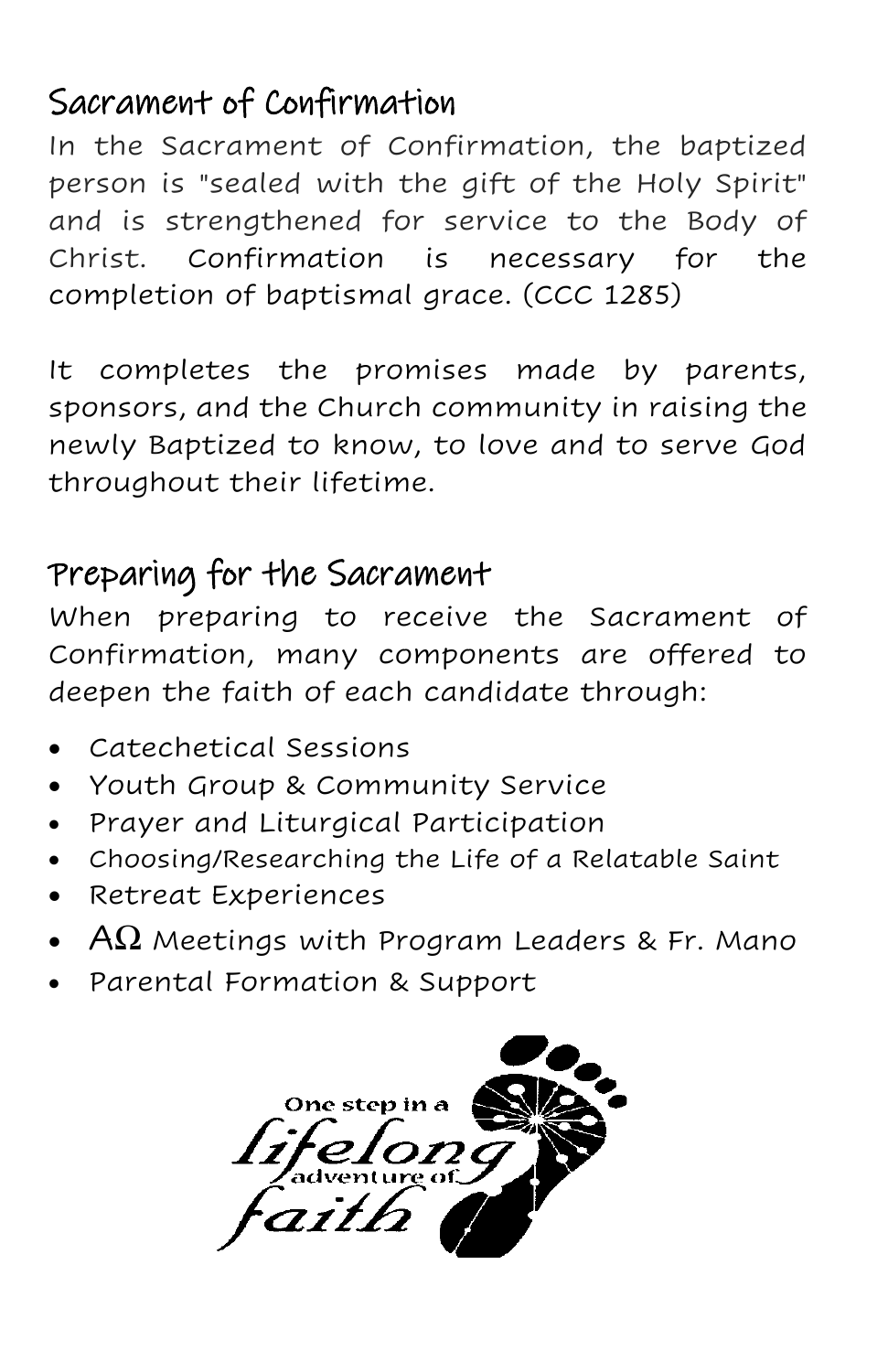### TWO-PART, Flex-Scheduled Programming Part 1: Sunday Mornings Catechetical Sessions

Monthly, calendared sessions that challenge teens to grow deeper in their understanding of faith themes already introduced in earlier formation programs.

- CATECHETICAL SESSIONS…Meet monthly beginning with the 8:30 AM Mass, then Sunday Donuts, followed by the formation session. Meets in Parish Center from 9:30-11 AM*.*
- LITURGICAL MINISTRY…Youth will participate in the Mass and will have the opportunity to explore several ministries of the Church. Training will be offered once classes begin.

### Part 2: Wednesday Night Programming

As a compliment to the monthly session, youth will participate in youth group activities, discussion, and prayer experiences relevant to this journey of faith.

- YOUTH GROUP...Meets on the 3<sup>rd</sup> Wednesday of each month. Gather for activity, discussion, and Catholic prayer experiences. Conversation will use a variety of resources including, Decision Point (by Dynamic Catholic), as a guide to conversation and discernment. Meets in Parish Hall from 6:30-8 PM
- SERVICE & MISSION NIGHTS...1<sup>st</sup> Wednesdays of each month are also reserved for any additional Service & Mission Nights. As the year unfolds, youth will have the opportunity to gather for serving in our community.